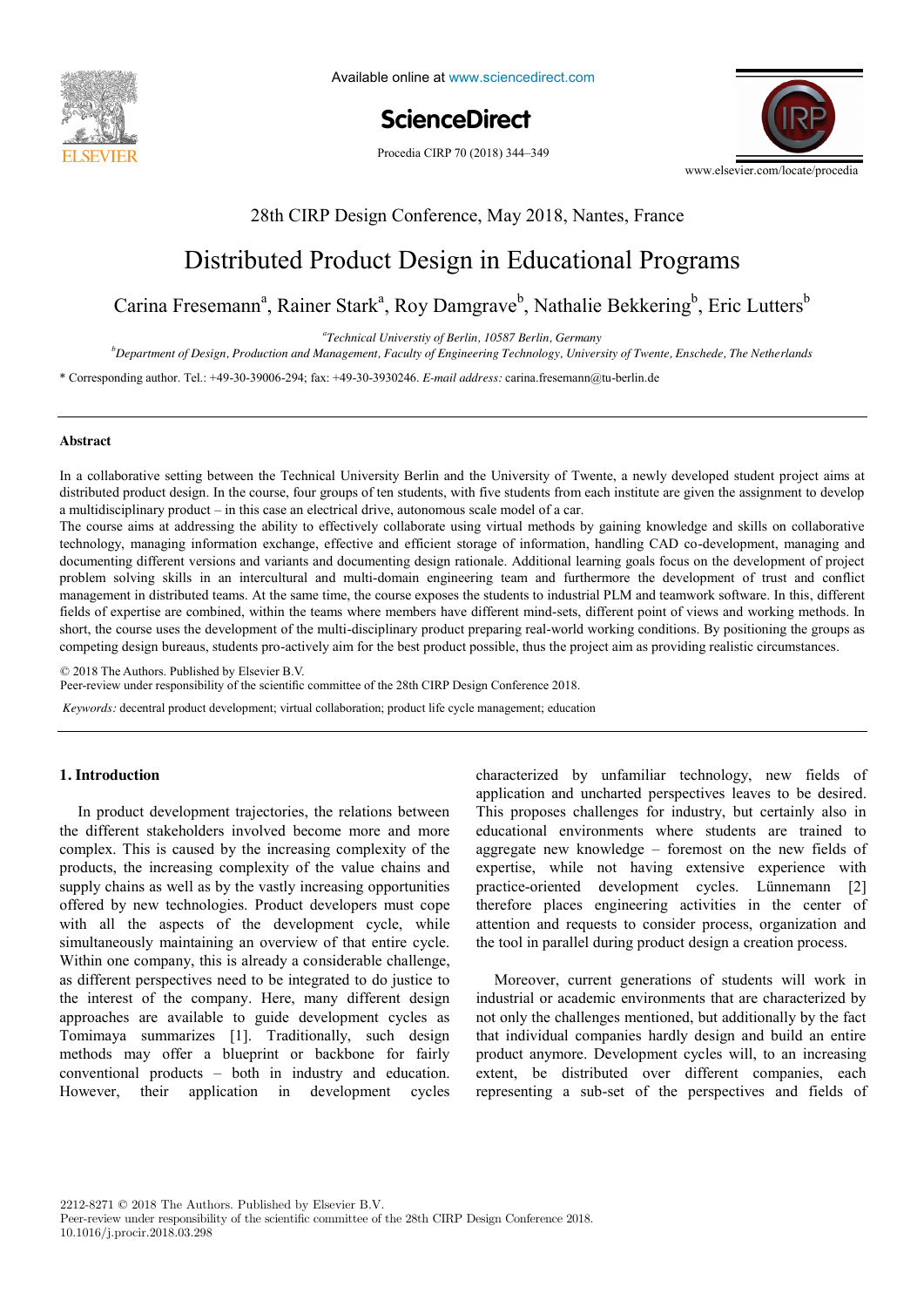expertise involved. This not only means that development cycles will become development networks, but foremost that at any moment in a development cycle, teams will consist of people that do not have the opportunity to be actually working together in a physical team. Team members might not even know each other, yet they are expected to effectively and efficiently come up with appropriate solutions for their design problems. Current design methodologies barely pay attention to such aspects, nor do they present adequate approaches to deal with them. Based on that situation Larsson [3] figures out that in engineering education a focus to these industry oriented needs is required.

Also, many existing tools and techniques in product development often lack such co-operative characteristics [4]. Therefore, product developers are dependent on those methods, tools and approaches that currently allow for cooperation in decentral and dynamic development cycles. Mats Daniels et. al.[5] come up with positive experience and ask for more education at other universities aiming at teaching distributed development. Or as Dym reflects [7], "educators must look beyond the limits of their own institutions toward a global network for design education."

Following these advices, a co-operation between the Technical University Berlin (Germany) and the University of Twente (Enschede, The Netherlands) has been established. This publication presents this co-operation and reports on the findings.

## **2. Project context, scope and set-up**

Both in Berlin and in Enschede a new project type course has been established, with the aim to bring together the participants of both universities in one development cycle. The extent of the course is 6ECTS per student (10% of an academic year), which is spent over a period of ten weeks. The bigger part of the participants to the course has been master's students in the field of Industrial Design Engineering, Mechanical Engineering as well as Computational Engineering Sciences. The course consists mainly of a design project, supported by a provision of background knowledge. At both locations, task advisors and tutors are available to help the participants. However, these advisors will purposefully refrain from steering the students in their working methods or choice of tools and techniques.

The students work on the development of a mechatronic scale model of a race car. Here, the key element is the integration and interplay between the mechanical and electronical system, thus stressing the importance of adequate co-operation as well as methodic approach e.g. for testing.

At the end of the project, each group has to present and test a physical prototype in a physical meeting. Obviously, any decentralized prepared parts of the prototype can only be assembled during that final meeting. However, bringing together control software and physical parts that have been produced at different locations can be done in an earlier stage.

Overall, the project was positioned as a regular development cycle, in which each team acts as an 'independent engineering company', being fully responsible for the approach, results and outcomes, project management and the way in which the results are presented. In total, four groups of ten students participated – each group consisted of five participants from Berlin and five from Twente.

### *2.1. Background provided*

The project "Global Product Development" is established to help students build skills in virtual collaboration through practical experience. During the first part of the project, in the form of different lectures, students receive information about the causes and effects of virtual collaboration, project management in virtual teams and methodologies to codevelop virtual products in a CAD system. Additionally workshops were organized in a partly voluntary concept for the students, where they participated upon previous knowledge. Such workshops encompass topics like virtual collaboration methodologies, introduction to CAD/PLM, introduction to electronic prototyping platforms and systematic product development of mechatronic systems. Furthermore a simple choice of documentation e.g. for Arduino programming was provided in the collaboration platform.

For the participating student, the project is a challenging combination of actually developing the mechatronic project and explicitly investing in purposeful means of collaboration while understanding the possibilities, challenges and limitations of decentralised product development teams.

### *2.2. Didactic approach and learning goals*

The way in which the project is set-up and attended to by the task advisors required quite a specific approach. After all, the students may have previously been exposed to linear or 'waterfall' development methods that have been presented as the appropriate blueprints. However, here, the students should consciously and purposefully develop, use, evaluate and reflect on the working methods in decentral projects based on initial input from the task advisors. Therefore, the project has carefully been established in such a way that no pre-defined checklists, procedures, rules, etc. have been made available to the teams. Moreover, the task advisors have explicitly been instructed not do any problem solving for or on behalf of the teams. Most academic staff involved, therefore, had to intentionally refrain from facilitating the students in the way they are used to. So, staff often had to decide to not answer specific questions, to not give hints and to not prevent potential 'less-structured situations'. This obviously presented challenging situations for both students and staff, but lead to a better alignment with the learning goals. After all, these learning goals (see table 1 below) are only partially addressing the development of the mechatronic product, but foremost focus on project problem solving skills and the development of trust and conflict management in virtual teams. This focus on problem solving skills has been underlined by project reviews organized in a peer-review format. In that format two groups of students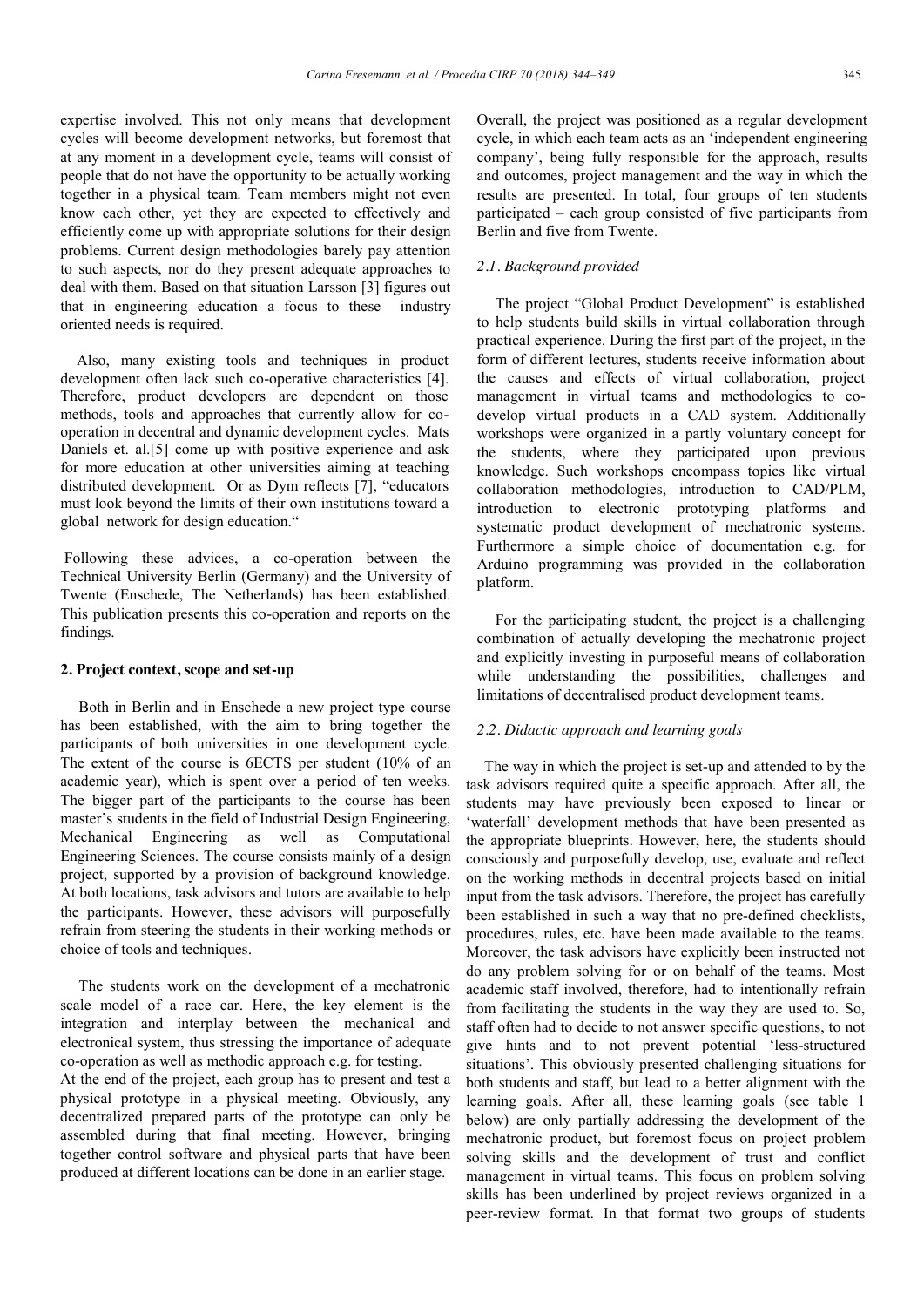present and discuss their progress while supervisors on purpose do not interfere and answer rather in counter questions.

Furthermore the number of students per group has been intentionally set quite high with ten in order to position students in a situation with the need of organizational matter.

Table 1. Summary of learning goals

| <b>Learning goals</b>                              |  |  |  |  |
|----------------------------------------------------|--|--|--|--|
| Teamwork, organization and softskills:             |  |  |  |  |
| Understanding distributed teamwork                 |  |  |  |  |
| Coordinating team communication,                   |  |  |  |  |
| Organizing groups                                  |  |  |  |  |
| Problem solving skills, conflict management,       |  |  |  |  |
| Working in a cross-domain team                     |  |  |  |  |
| Project management                                 |  |  |  |  |
| Presentation skills                                |  |  |  |  |
| Design and construction:                           |  |  |  |  |
| Using existing parts from a given library          |  |  |  |  |
| Designing required parts in CAD environment        |  |  |  |  |
| Choosing sensors guiding the vehicle               |  |  |  |  |
| Dimensioning the electrics and circuits            |  |  |  |  |
| Designing Autonomous driving software with Arduino |  |  |  |  |
| Setting up a structure in PDM                      |  |  |  |  |
| Linking relevant documentation in a PDM            |  |  |  |  |
| Building a prototype                               |  |  |  |  |

### **3. Course of the project**

The overall task of the project was to design and build an autonomously steered and electrically driven scale model of a race car. Constraints and requirements such as aesthetic aspects e.g. an overall width, an overall height of 80 mm, and a scale of 1:30 compared to an actual race car were given to the students. A budget limit of100€ per car, or needs to use certain tool environments constitute and complete the task description. Before the start of the project at both universities short introduction to the project, organizational details and an enrolment to the groups took place. During the kick-off, the four groups of both universities are randomly combined in the teams. All teams are given the exact same assignment, so there are no control-groups, nor any pre-established approaches per team.

## *3.1. Kick-off*

The project started with a kick-off, in which the students physically met in Enschede for one day. Although this might immediately seem to violate some aims of the course, this first day was mainly used to introduce the organisational issues in the project to the students and to ensure that all technical conditions for the project were met. Moreover, staff wanted to ensure that all students were indeed prepared for the project. This was also relevant because the students were from different educational programmes, so even students from the same university might not know each other.

During the kick-off, the students were presented with the design brief, which can be summarised as "Develop and create a prototype of a scale model of a formula-one car, which can autonomously follow a track with obstacles. For building the prototype, 3D printing facilities, standard Legoparts, an Arduino board and a limited budget are available. It goes without saying that the exact geometry of the track and the appearance of the obstacles were not yet communicated to the students. Next to introducing the content of the assignments, the students were helped to install and configure some software related to the project. This basically consisted of Siemens Teamcenter and Siemens NX11. Some of the team members had some prior knowledge of NX, for some other students it was completely new. With Teamcenter, the students could connect to a configured Teamcenter server provided by the TUB. Teamcenter was introduced as the main platform for collaboration in the group. So, on the first day of the project, the students were confronted with the fairly steep Teamcenter learning curve – forcing them to really think about how to work together, how to collaborate and how to share data. Other ways of sharing data were not precluded, but some of the deliverables were formulated in terms of the Teamcenter environment. In a specific session during the kick-off, the student teams are challenged to establish their own preferred ways of communication – both offline and online.

## *3.2. Project Work*

As all students had prior experience with project work in limited time-frames, all four groups energetically started to address the design brief. However, compared to other projects, the teams visibly, purposefully and consciously paid much more explicit attention to their working methods, the organisation of the team and the project management. On purpose, the staff involved did not prescribe nor intervened with any of such aspects. Most groups devised a kind of organisational structure, with not only assigned experts in the different fields of expertise involved, but also responsible team members for communication and management. The way in which this was done ranged from 'fairly organic' to 'strictly hierarchical'. Additionally, the teams knowingly addressed information storage and exchange. Based on informal surveys, all groups indicated to have benefited from explicitly addressing these topics, although they all also indicated to have been overshooting the mark in spending excessive time and efforts on organisational matters. Most groups reported that discussions on organisational matters were quite instrumental in team-building and habituation, to such an extent that the actual content of the project work suffered less from incongruences in the teams. At the same time, the more formally organised teams reported on a stifling effect of focusing on and maintaining the organisational agreements.

With respect to the integration of the different fields of expertise involved, two groups chose a 'departmental' approach, where individuals represented the fields of expertise. The two other groups relied more on a 'work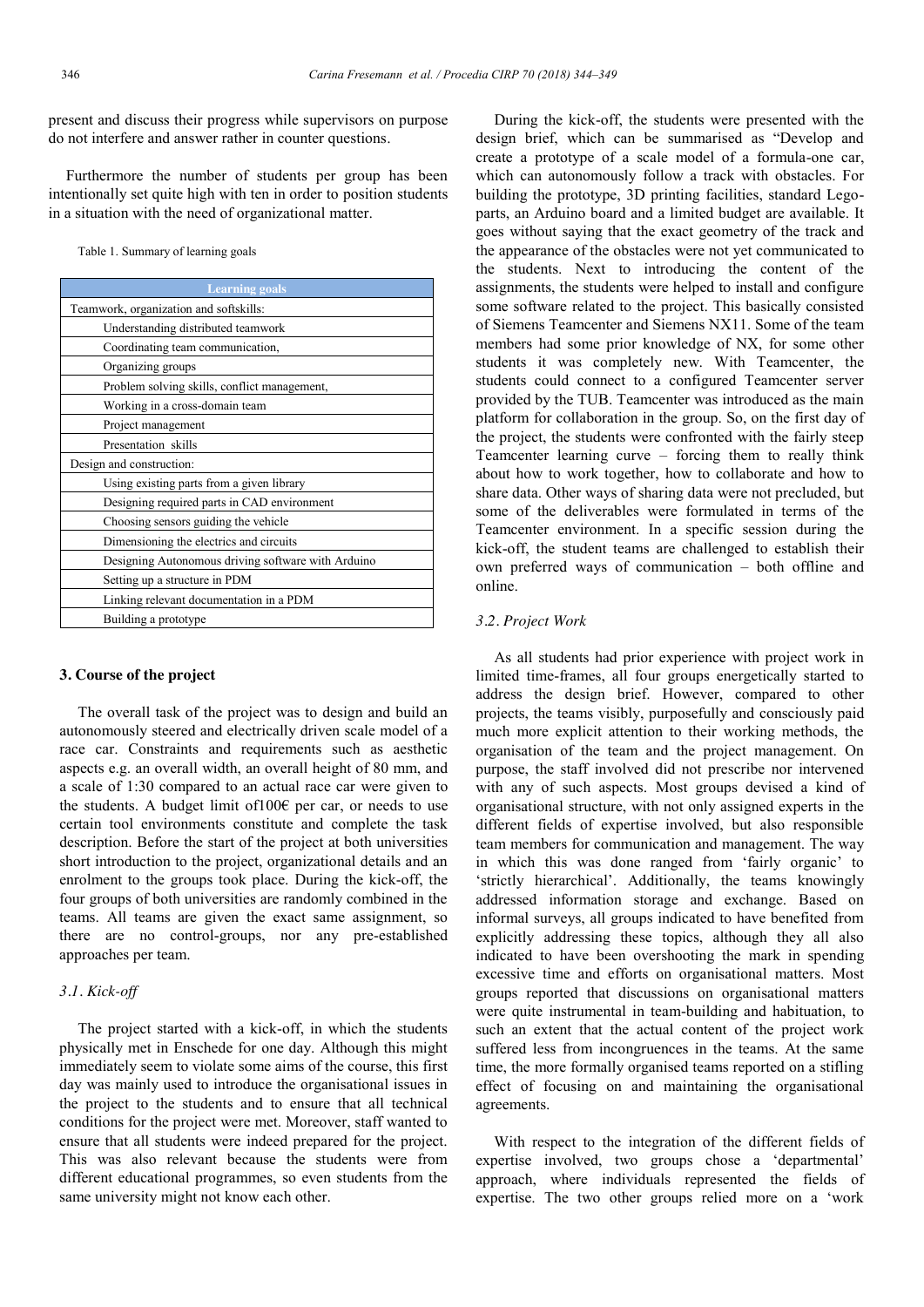breakdown' approach, thus assigning tasks and responsibilities accordingly to team members.

During the project, all teams had to initiate, organise and host a milestone meeting, thus discussing progress with the staff in a formal manner. In most cases this presented the teams with additional challenges in their communication approaches – given the meanwhile ingrained modus operandi for the team members. Due to this, the milestones became a rather obligatory addition to the informal communication channels the teams set up with staff members.

In all communication with staff members, the teams clearly showed a tendency to provoke statements that would secure their approach and achievements in the project. In this, all teams indicated that this intent was infused by the combined responsibility for project result and project organisation.

Compared to other, non-distributed projects, staff observed a much lower tendency to deviate from agreed-upon working methods and means of communication or information exchange. Hardly any ad hoc or opportunistic subterfuges became more than one-off attempts to solve immediate issues. All groups reported that this was not the result of the high quality of their initial agreements or the convenience of using the Teamcenter installation. Rather, it was reported to be a consequence of responsibility, respect and actively precluding confusion in the team. Paradoxically, the teams felt restricted in their impulses to revert to 'quick-and-dirty' solutions, while feeling strengthened by relying on clearly structured and agreed-upon approaches.

During the project, the teams experienced quite some struggles and harsh discussions on the actual design work. This especially was the case for the teams with the 'departmental' approach, where individuals tended to defend their perspectives, solutions and ideas. Here, quite quickly the need for formal communication in the decentral teams incited the differences of opinion. The fact that in the different phases of the project various fields of expertise where leading did certainly not mitigate this effect. Here, the only real distinction between the local parts of the team and the entire team became visible: quite often, disagreements were settled, or solutions were sought 'locally', before exchange of ideas in the entire team could have been endangered.

### *3.3. Product test and presentation*



Fig. 1. One of the teams fine-tuning their car.

All four teams worked towards the deadline of the project: on the last day, the teams physically met in Berlin. By design, the programme started with a session that allowed the teams to bring together the separate modules/parts, sensors, actuators, electronics, and software of the prototypes – mostly for the first time. Some teams indeed brought together the modules that had been prototyped at the different locations. Some other teams actually attempted to build two prototypes at both locations simultaneously – thus discovering interesting dissimilarities when comparing them. Next, all teams presented their products to all their peers and staff members. Additionally, they reflected on the organisational matters, cooperative strategies and decision making in the project. The presentations included a Q&A session with peers and staff. These presentations were based on reports that each team had to hand in before the deadline. The reports underpinned both the design decisions of the groups as well as their project management considerations.



Fig. 2. Group presentation.

During the project, the students evenly divided their attention over the project work and the effective and efficient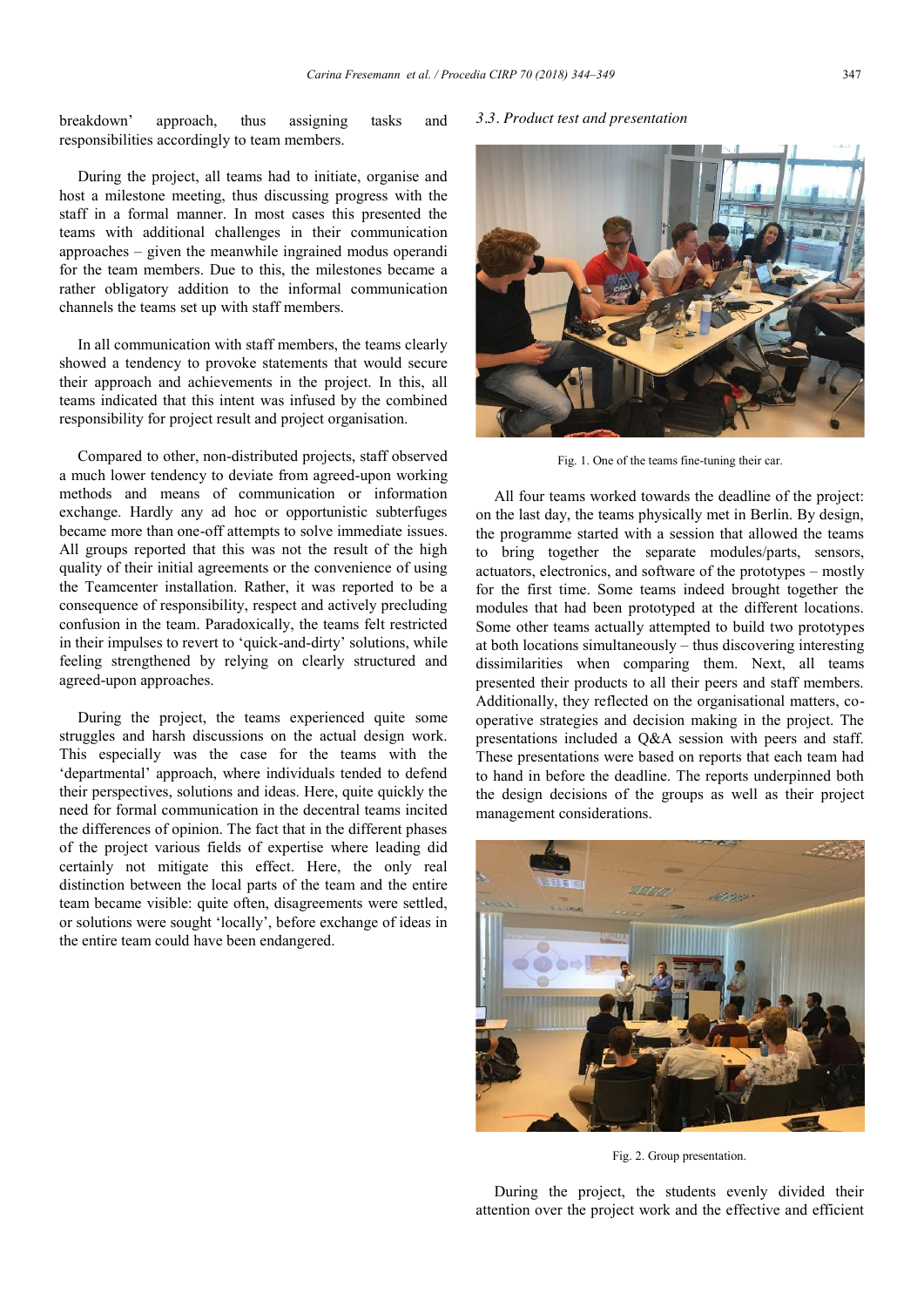organisation of that work. However, during the last meeting in Berlin, focus was foremost on the performance of the endproduct. So, any time available during this day was immediately spent on fine-tuning the cars, and especially on adjusting sensors and car-behaviour to the track. This track was only shown to the students on this last day, so expectations had to be adjusted and the first sensor data on the reading of the track-marking were only available then. Obviously, this stressed the relevance of adequately integrating hard- and software in this project, thus emphasising the importance of an effective project architecture. As all groups made such architecture an inherent part of their communication approach and project management, no structural problems were encountered.

This certainly does not mean that all cars smoothly accomplished lap after lap on the track. As it is often the case for design, reality-checks brought nuance to self-evident theories and truths. In other words, although students were prepared for accommodating unexpected phenomena in and around the track, the scope of the envisaged adaptations was not always fit to indeed meet the conditions of the prepared track. Consequently, all groups struggled to demonstrate the real performance of their cars, e.g. in figures 3 below only one car remains on the track, whereas the other one does not properly recognize the marking.



Fig. 3. Race cars on the track.

During the presentations, the students were already questioned on the balance between the actual project work and the (pre-) conditions of working together in a distributed team. Obviously, students formed an opinion on this during the project, and were certainly prepared to answer questions on this topic. However, perhaps also due to the less-thanperfect performances of the cars, even during the race, the students in and amongst the teams continued to fundamentally reflect on optimising project content against project organisation.

## *3.4. Assessment of the groups' results*

After the final meeting in Berlin, the cars, final reports, presentation material as well as authoring data such as CAD models of all teams were collected and have been graded. As was communicated to the students on beforehand, the grading was based on the milestone meetings, the report, the presentation and the prototype including design models such as CAD or software code. The grading was based on team performance, i.e. each student in a team would receive the same grade. Table 1 gives a simplified overview of the assessment criteria; between these aspects, weighing factors

were applied. In this, the final report had the highest factor (40%), followed by the presentation (30%). The milestones and the prototype each contributed 15% of the grade. For each of the aspects, the rows mentioned in Table 2, each also had a weighed contribution to the grade for the respective column.

Table 2. Overview of assessment criteria.

| <b>Milestone</b>          | <b>Report</b>             | <b>Presentation</b>       | <b>Prototype</b>    |
|---------------------------|---------------------------|---------------------------|---------------------|
| Enthusiasm                | Research                  | Enthusiasm                | Professionalism     |
| Composition<br>/structure | Problem solving           | Composition<br>/structure | Objectives          |
| Communication             | Composition<br>/structure | Communication             | Reflection criteria |
| Visual aids               | Approach                  | Discussion                | Aesthetics          |
| Project planning          | Visual aids               |                           | CAD model           |
|                           | Enthusiasm                |                           | Teamcenter          |
|                           | Teamwork                  |                           | 3D printing         |
|                           | Reflection                |                           | <b>Budget</b>       |

Given the amount of assessment criteria, expectations were that teams would quite easily be able to compensate an unsatisfactory grade by the many other grades. This obviously would easily lead to fairly 'average' grades, damping any extreme grades for sub-aspects. Using thresholds might have been useful to single out real shortcomings, but that would have increased the risk that one detail would be overrepresented in combination with the weighing factors. Moreover, in design, some assessments will remain subjective by definition, thus also complicating the use of thresholds. For this reason, a scoring system has been applied that later on was converted in the actual grading.

## *3.5. Evaluation on learning goals and teaching methods*

Where the assessment day in Berlin was wrapped up with an informal event to formally close the project, the students were subsequently asked individually both orally and in formal questionnaires on their individual learning curve, feedback towards learning goals and achieved project results. These results were handed back to the students in a detailed written statement together with remarks on their grades. With respect to a formal scientific approach the oral survey might be supported by an independent party and standardized for the entire group.

Most students indicated that the 'lack of information' was experienced as a flaw in the course. This addressed for example templates on the organisation of the project, but also the fact that the layout of the test-track was only available on the day of the test. In well-nigh all examples, the remarks were expected or even evoked explicitly. In other words, the staff would have been able to provide much more organizational information, but that would have immediately counteracted the main learning goal of the project: how can one organize a decentral development cycle. Therefore, these remarks stress the students' demands for explicit information and guidelines, but also indicate that students need to build